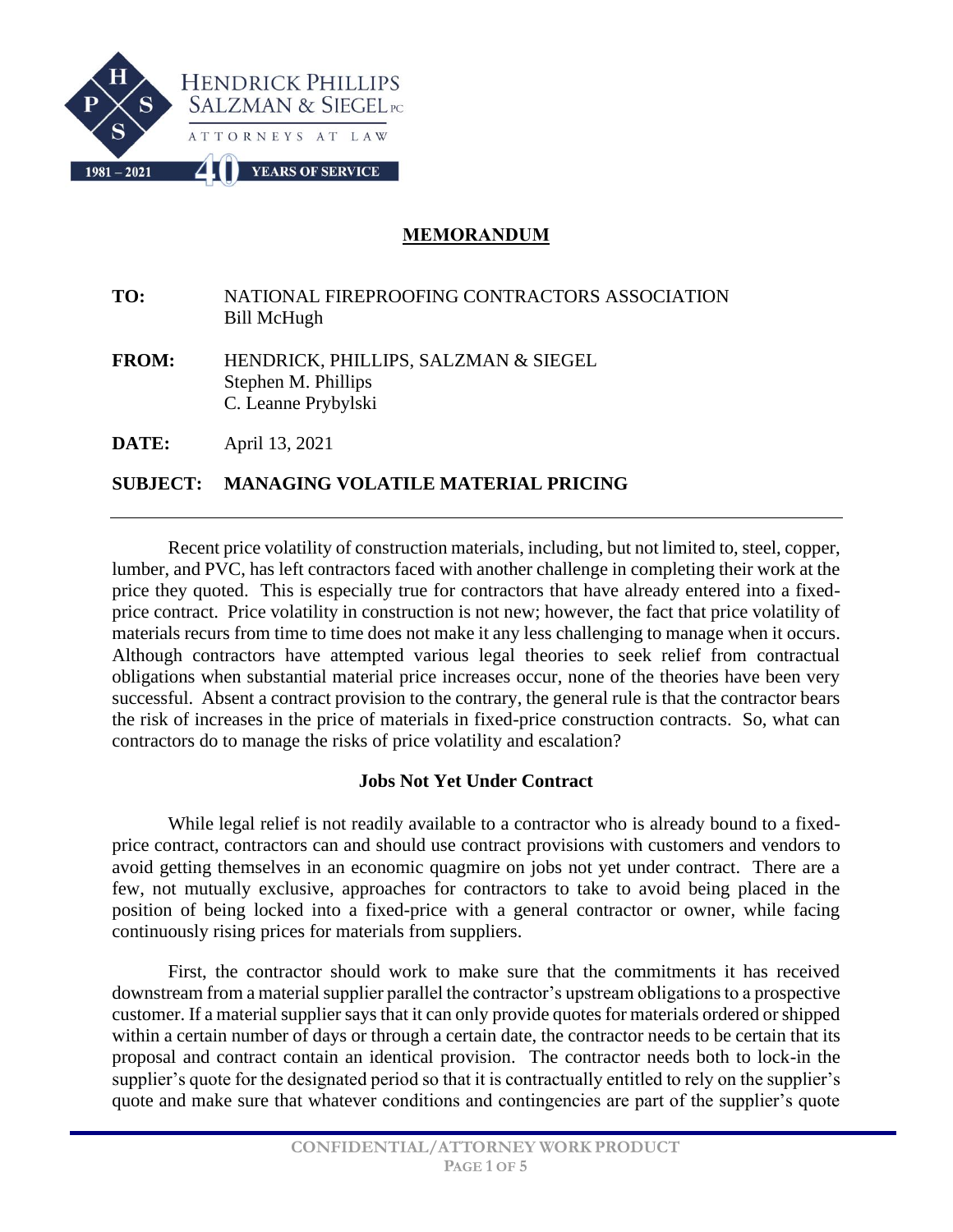are part of the contractor's proposal and contract with its customer. If a contractor intends to rely upon an oral or written quote from a supplier, the contractor should follow-up with a written communication to the supplier, confirming the quote, the contractor's reliance thereon in making a proposal or contracting with a customer, and the duration the quote will remain in effect.

Given current market conditions, a contractor's role as a middleman and coordinator between material suppliers and building owners becomes more demanding and critical. The successful contractor needs to be able to work with suppliers to obtain quotes and conditions that will be acceptable to the owner and work with owners so that they understand and accept conditions that will allow the job to proceed in a timely and cost-effective manner. For instance, in order to be able to obtain materials at a fixed-price without a huge contingency for potential future price increases and to be sure that material is available when needed, an owner may be best served by having the contractor purchase, take delivery of the materials much earlier than normal or needed, and arrange for suitable storage. If the contractor is unable to make parallel arrangements with the supplier and customer, the contractor should consider whether a different supplier and/or substitute products will satisfy the owner's needs.

#### **Price Escalation Clauses**

Contractors should also attempt to negotiate and include provisions in their contracts to deal with price escalation, particularly if the conditions of the supplier's quote are not satisfied. The purpose of a price escalation clause is to shift the risk (or possibly the benefit) of price changes to the owner.

Although at first blush the idea of including a price escalation clause in the contract might seem objectionable to an owner, the clause may be more appealing to the owner if it is written to provide a savings to the owner if material price costs decrease prior to the time the materials are needed. The owner also benefits from the escalation clause because, otherwise, in a volatile market with rising prices, a prudent contractor will build a substantial contingency into its price. A negotiated price escalation clause, which could allow the owner to benefit if material prices decrease or which might be triggered by increases of a stipulated magnitude, allows an owner to have greater knowledge and more control over material pricing than if the contractor simply includes a very high number in the contract price to eliminate or reduce the contractor's risk from escalating material prices. In today's market, an owner might save money by basing the contract on current prices charged to the contractor and actual increases and decreases than if the owner received only fixed-price quotes that include speculative contingencies.

With regard to contracts with the federal government, there is a Federal Acquisition Regulation permitting inclusion of economic price adjustment clauses in fixed-price contracts in situations "when (i) there is serious doubt concerning the stability of market or labor conditions that will exist during an extended period of contract performance, and (ii) contingencies that would otherwise be included in the contract price can be identified and covered separately in the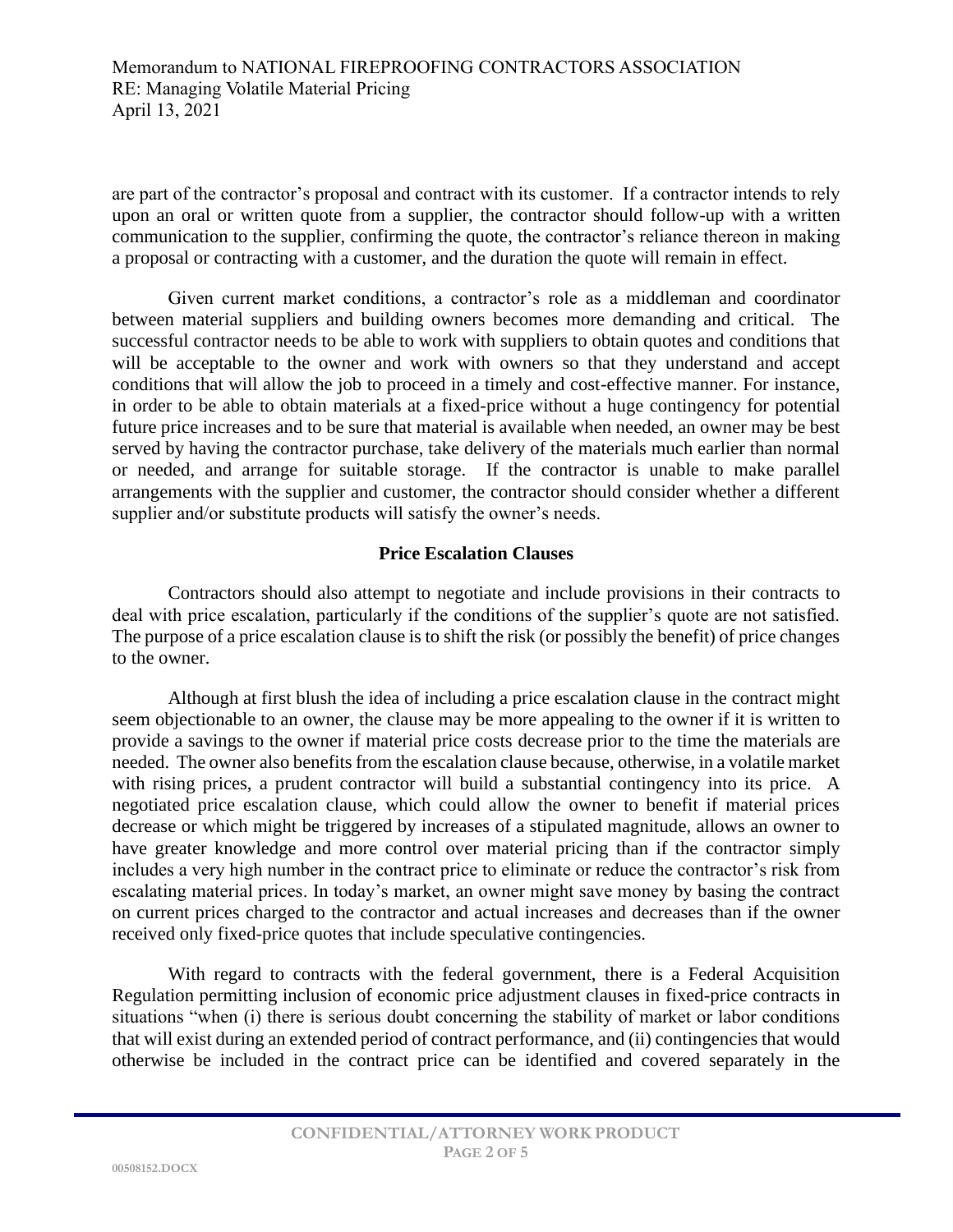contract." 48 C.F.R. § 16.203-2. The Contracting Officer has the discretion to include this clause in contracts. Contractors contemplating working on government projects should request that this provision be included in the contract documents.

## **Jobs Already Under Contract**

For existing contracts, the best course of action for the contractor is to work with suppliers and customers and develop strategies to mitigate the effect of substantial increases in material prices. As soon as the contractor realizes that prices are increasing or are expected to increase, the contractor should communicate with its customer and discuss whether materials can be purchased before prices escalate and stored on or off site. Many contracts allow contractors to invoice for properly stored materials if insurance is in place to cover the materials. Contractors should also communicate with their suppliers about the possibility of purchasing materials before prices increase.

When prices of materials increase through no fault of the owner or general contractor, upstream contracts may not provide the contractor an entitlement to an increase in the contract price, but the contractor may have a right to recover additional costs of materials if the general contractor or owner stops the work for causes beyond the contractor's control and prices of materials increase while the work is suspended. Contractors should also consider whether there have been any changes in the work that would provide for recovery of additional costs for materials under the change order provisions. Contractors should carefully review their existing contracts to identify provisions that may provide some relief and should make sure they comply with all contractual notice requirements applicable to potential changes and claims. Contractors performing work under a subcontract with a general contractor, should also review the prime contract to understand the rights and remedies that the general contractor has against the owner and make sure they comply with any notice requirements that must be met to seek such rights and remedies.

#### **Summing Up**

Contractors should not expect judicial relief from the economic consequences of fixedprice contracts that have become unprofitable because of price increases. Contractors need to be pro-active in managing the problem of material price escalation, primarily through contracts and communications with customers and vendors. With respect to existing contracts, the best course of action for the contractor is to work with suppliers and customers to try to mitigate the effect of price increases. Prompt communication and compliance with contractual notice requirements is important.

With regard to jobs not yet under contract, the contractor needs to work closely with suppliers and customers so that the contractor's legal obligations to the owner match the supplier's legal obligations to the contractor. If possible, contractors should negotiate and include in their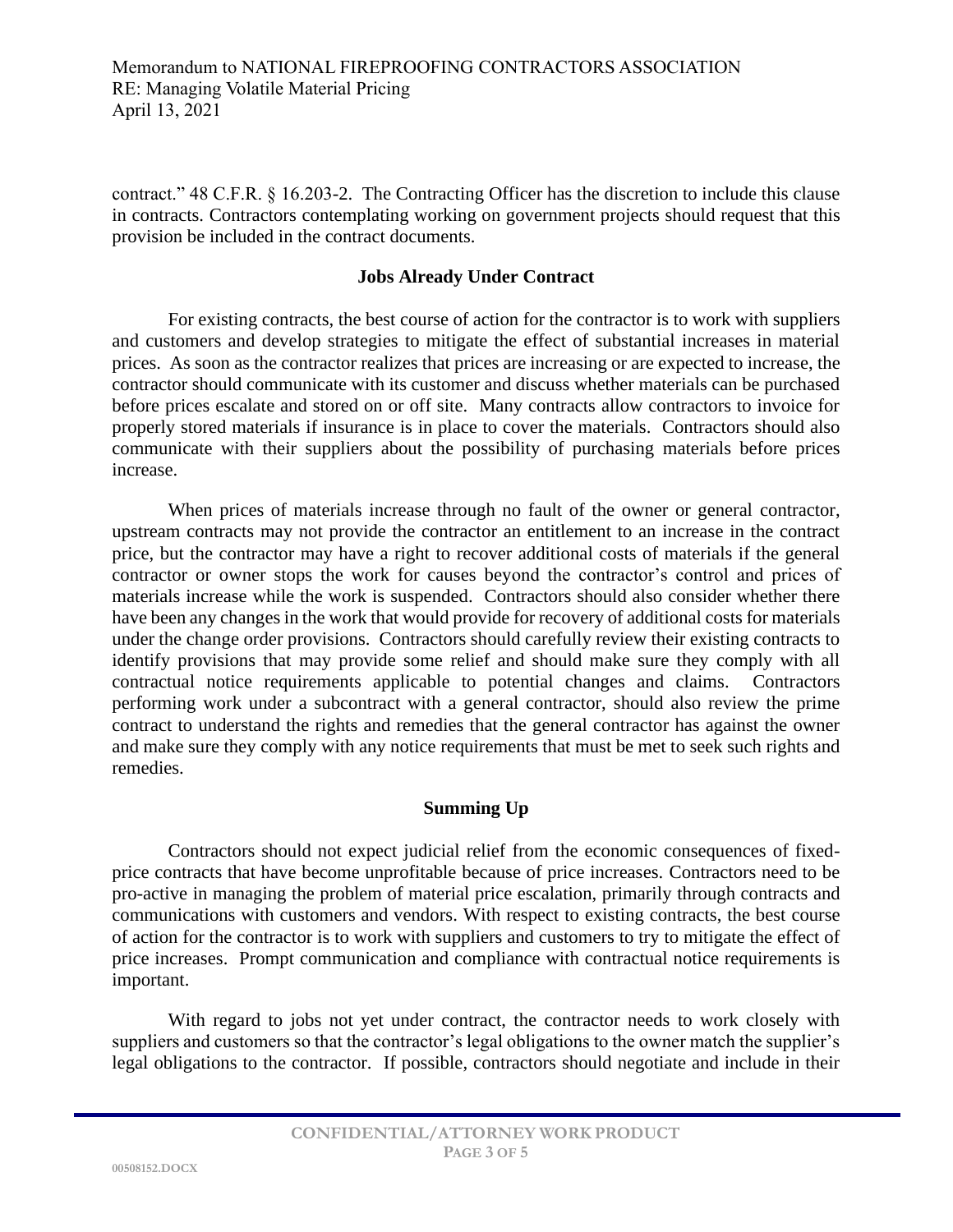### Memorandum to NATIONAL FIREPROOFING CONTRACTORS ASSOCIATION RE: Managing Volatile Material Pricing April 13, 2021

contracts price adjustment clauses as a mechanism to allocate the risk of price volatility, particularly in situations where the contractor cannot obtain firm, legally binding prices from a supplier.

\*\*\*

This information does not constitute legal advice, nor does it identify each and every legal issue that may arise in connection with the price volatility of materials. If you have questions, please contact Leanne Prybylski or Stephen Phillips of Hendrick, Phillips, Salzman & Siegel at (404) 522-1410 or via e-mail at  $clp@hpsslaw.com$  or  $smp@hpsslaw.com$ .

\*\*\*

Here are some examples of contract provisions you may want to consider:

- Due to high volatility in material prices, the price(s) stated in this proposal is/are valid only for contracts accepted and executed within days of the date of this proposal.
- Due to volatility in material prices, the price(s) stated in this contract are valid only for materials for which customer agrees to purchase and make payment for within days.
- The construction industry is experiencing substantial volatility in material prices, material price escalation, material delays and material unavailability particularly with regard to steel, lumber, PVC and some insulation products. If the cost incurred by the Contractor/Subcontractor to purchase a material specified or approved for this job increases by  $\%$  or more between the date of this contract and the time when the materials are to be installed, the Contractor/Subcontractor shall be entitled to an equitable adjustment of the contract sum equal to the additional cost incurred by the Contractor/Subcontractor to obtain the material. Contractor/Subcontractor is to provide written notice to customer upon learning of the price increase and provide documentation of the price of the material as of the date of this contract and the revised price.

Similarly, if the price of a material decreases by  $\%$  or more, the Contractor/Subcontractor shall provide a credit equal to the reduction in purchase price between the cost of the material as of the date of this contract and the price paid for the material for the project. Contractor/Subcontractor shall provide documentation of the price as of the date of this contract and purchase price upon request.

• In lieu of including a price escalation provision in this contract, the parties agree that the Contractor/Subcontractor is authorized to purchase materials for this project upon execution of this contract and the contract sum shall be adjusted to include the cost of storage, additional delivery charges, and insurance to cover the stored materials.